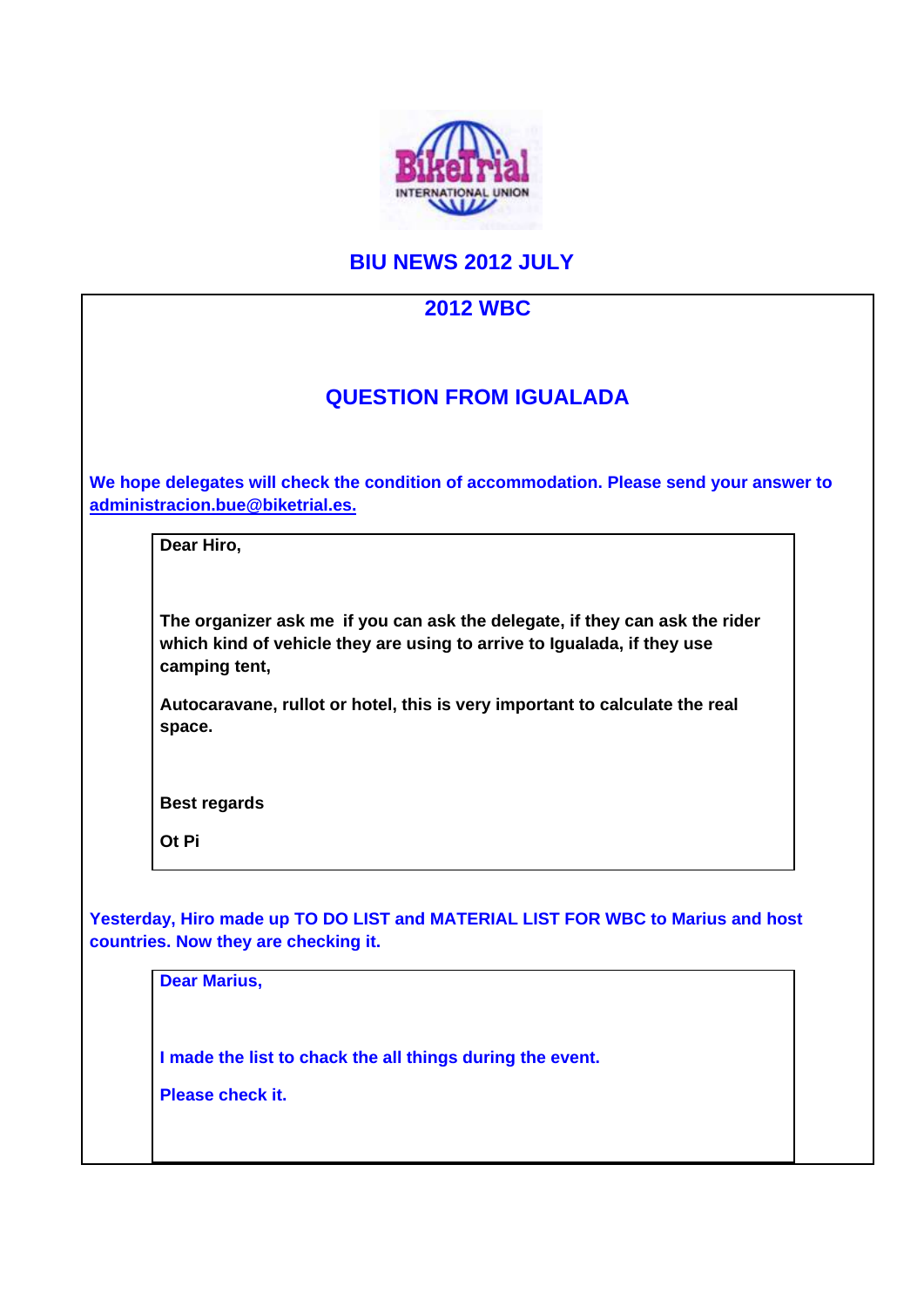| <b>Sincerely yours,</b>        |                                                                                                                                                 |                                                                               |
|--------------------------------|-------------------------------------------------------------------------------------------------------------------------------------------------|-------------------------------------------------------------------------------|
| <b>Hiro</b>                    |                                                                                                                                                 |                                                                               |
| <b>Dear Marius,</b>            |                                                                                                                                                 |                                                                               |
|                                | I listed up minimum quantity list that we need an event of WBC.                                                                                 |                                                                               |
| <b>Sincerely yours,</b>        |                                                                                                                                                 |                                                                               |
| <b>Hiro</b>                    |                                                                                                                                                 |                                                                               |
| Dear Hiro, dear friends,       |                                                                                                                                                 |                                                                               |
| time schedule for BIU Meeting. |                                                                                                                                                 | thank you for the file. I check they with Fabio and I send you my proposal of |
| Sincerely yours,               |                                                                                                                                                 |                                                                               |
| <b>Giuliano</b>                |                                                                                                                                                 |                                                                               |
| <b>OKI</b>                     |                                                                                                                                                 |                                                                               |
|                                | I passed on it immediately to the organizer who programmed a<br>meeting next Monday with his team                                               |                                                                               |
| j-Luc                          |                                                                                                                                                 |                                                                               |
| Dear Jaen-Luc,                 |                                                                                                                                                 |                                                                               |
| according to the rules.        | I will also send you the check list for WBC that I made it for Marius and<br>Radim. Radium will work as WBC manager to check and help the event |                                                                               |
| <b>Sincerely yours,</b>        |                                                                                                                                                 |                                                                               |
| <b>H</b> Iro                   |                                                                                                                                                 |                                                                               |
| Well.                          |                                                                                                                                                 |                                                                               |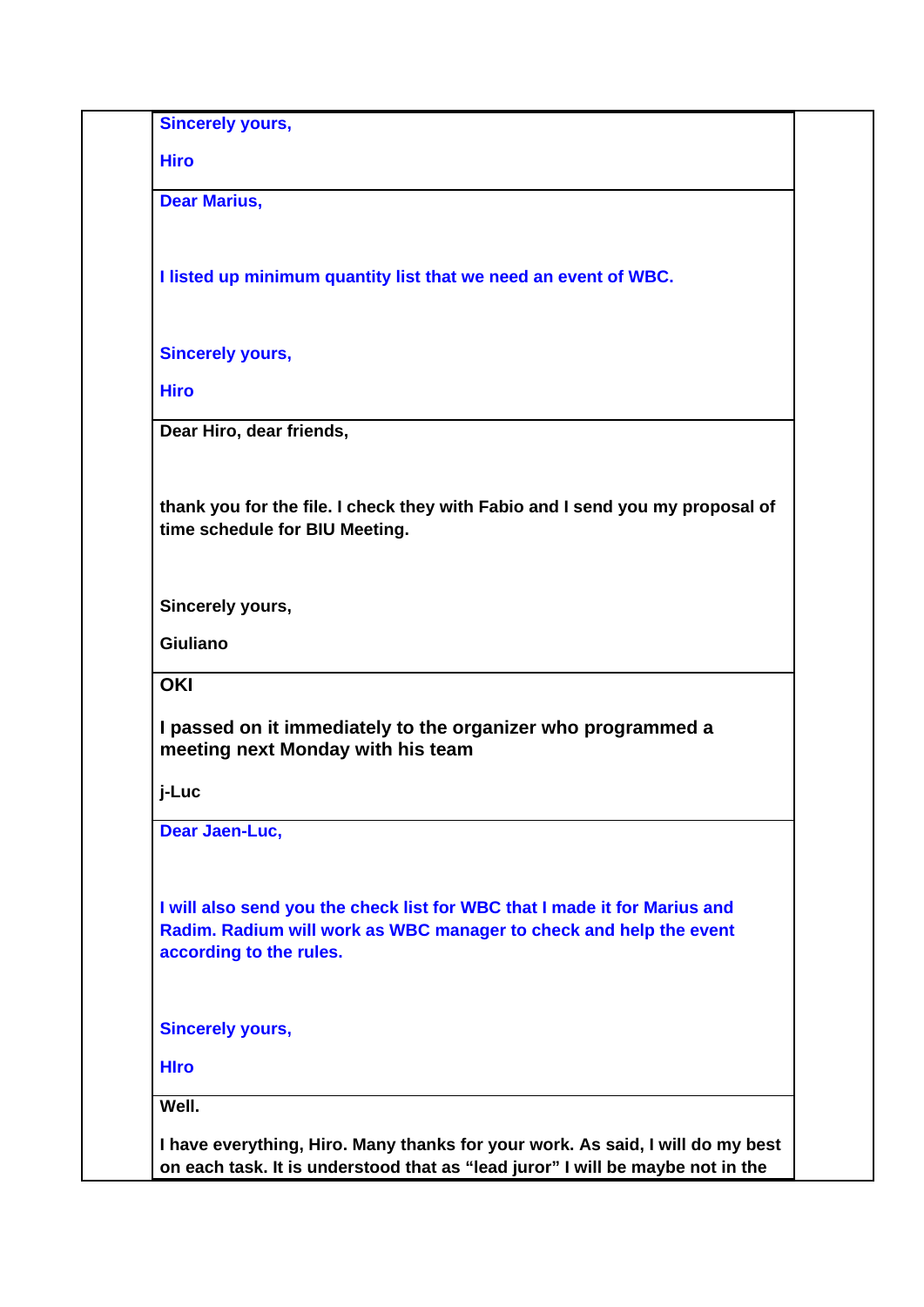| checking of the sections, although I will give my support to the different jury<br>meetings.                                                                                                                                                                                                                                                                                                                                                                                                                                                                     |
|------------------------------------------------------------------------------------------------------------------------------------------------------------------------------------------------------------------------------------------------------------------------------------------------------------------------------------------------------------------------------------------------------------------------------------------------------------------------------------------------------------------------------------------------------------------|
|                                                                                                                                                                                                                                                                                                                                                                                                                                                                                                                                                                  |
| Regards,                                                                                                                                                                                                                                                                                                                                                                                                                                                                                                                                                         |
| <b>Màrius Mollà</b>                                                                                                                                                                                                                                                                                                                                                                                                                                                                                                                                              |
| Dear Hiro,                                                                                                                                                                                                                                                                                                                                                                                                                                                                                                                                                       |
| It is very good as support to Marius and Giuliano. I haven't found anything<br>to be add and just to put there times and send it to delegates.                                                                                                                                                                                                                                                                                                                                                                                                                   |
| I think times should be given into the schedule by organizer. As the first step<br>you should send to organizers authorization for Marius as a proxy president<br>for R1 and R2. I am sure Marius is able to fix all times in schedule with<br>organizer. I try to find a flight to France to be there on Friday in the evening<br>and I have to leave on Sunday in the morning. It is just for case Marius need<br>something and to meet organizers. If Marius need any help before event we<br>are ready to help him.                                          |
| Best regards,                                                                                                                                                                                                                                                                                                                                                                                                                                                                                                                                                    |
| Libor                                                                                                                                                                                                                                                                                                                                                                                                                                                                                                                                                            |
| Hiro,                                                                                                                                                                                                                                                                                                                                                                                                                                                                                                                                                            |
| It is great! It is way hoe we can go on. All these documents should be<br>enclosed to WBC agreement. Please can you still more detail announcement<br>and advertising of WBC for organizers? It was the main problem this year<br>and we have to change agreement for WBC to avoid it in the future. There<br>also should be written what is organizer obliged to provide as the service for<br>BIU officialsflight tickets, accommodation, transportplease write your<br>opinion and I can help you to adjust WBC agreement with our international<br>attorney. |
| Thank you.                                                                                                                                                                                                                                                                                                                                                                                                                                                                                                                                                       |
| Libor                                                                                                                                                                                                                                                                                                                                                                                                                                                                                                                                                            |
| Dear Libor,                                                                                                                                                                                                                                                                                                                                                                                                                                                                                                                                                      |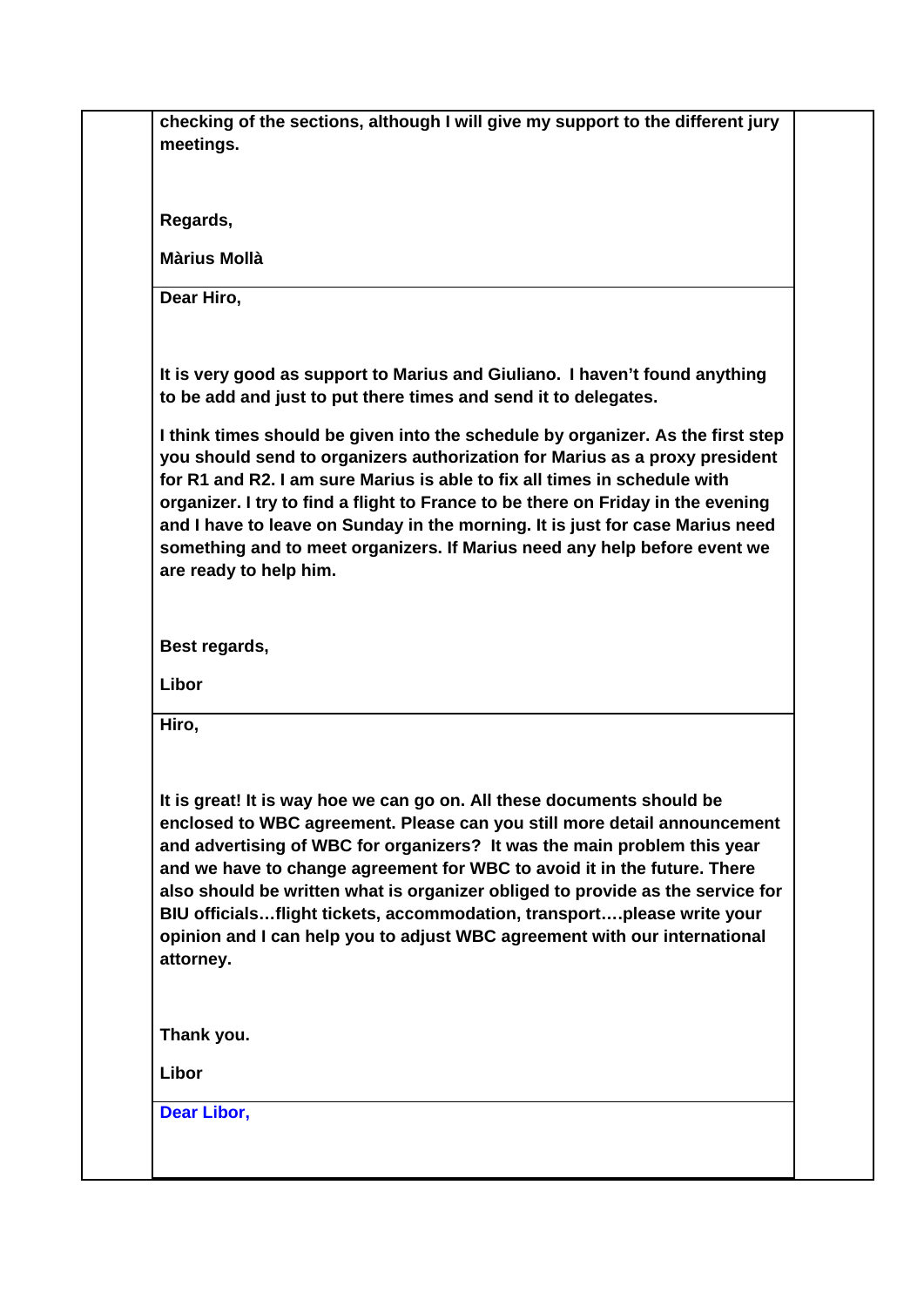| The time is very tight but I am thinking to make an instruction of how to<br>operate EXCEL FOFT-WEAR.                                                                                                                                                                                                                                                                                                                                                                                                                                                                                                                                                                                                                                                                          |
|--------------------------------------------------------------------------------------------------------------------------------------------------------------------------------------------------------------------------------------------------------------------------------------------------------------------------------------------------------------------------------------------------------------------------------------------------------------------------------------------------------------------------------------------------------------------------------------------------------------------------------------------------------------------------------------------------------------------------------------------------------------------------------|
| I am going to send you the additional rules just for the organizer of WBC that<br>I always send it together with our agreement and they check it before they<br>sign. The basis was made by Pere in TRIALSIN time and the later I modified it<br>when UFOLEP has decided to accept our sport. I put money thing and some<br>rules for WBC organizer in the additional rules. If we add some rules for WBC<br>organizer, I think we better put them in this.                                                                                                                                                                                                                                                                                                                    |
| Thank you so much for your very strong support for WBC. It sure be the<br>insurance of success for the events.                                                                                                                                                                                                                                                                                                                                                                                                                                                                                                                                                                                                                                                                 |
| It does not matter any reasons or any excuses, we should change the<br>neglectful activity of WBC organizer. I know most of organizers administrate<br>by fathers are thinking mostly about competition side (it is also problem<br>because they work for their sons. The last event in Slovakia can be the<br>sample) but they do not work so much for publicity. This is our weak point<br>because most of events are held by amateur Biketrial clubs with voluntary<br>people. Strangely the organizer of R2 is not a club, but it happened. I do not<br>know exactly reason but I am sure BAC and BUE had to support them much<br>more. I suggested it many times in the meeting but they forgot it. I think one<br>of the solutions is make the publicity section in BIU. |
| <b>Sincerely yours,</b>                                                                                                                                                                                                                                                                                                                                                                                                                                                                                                                                                                                                                                                                                                                                                        |
| <b>Hiro</b>                                                                                                                                                                                                                                                                                                                                                                                                                                                                                                                                                                                                                                                                                                                                                                    |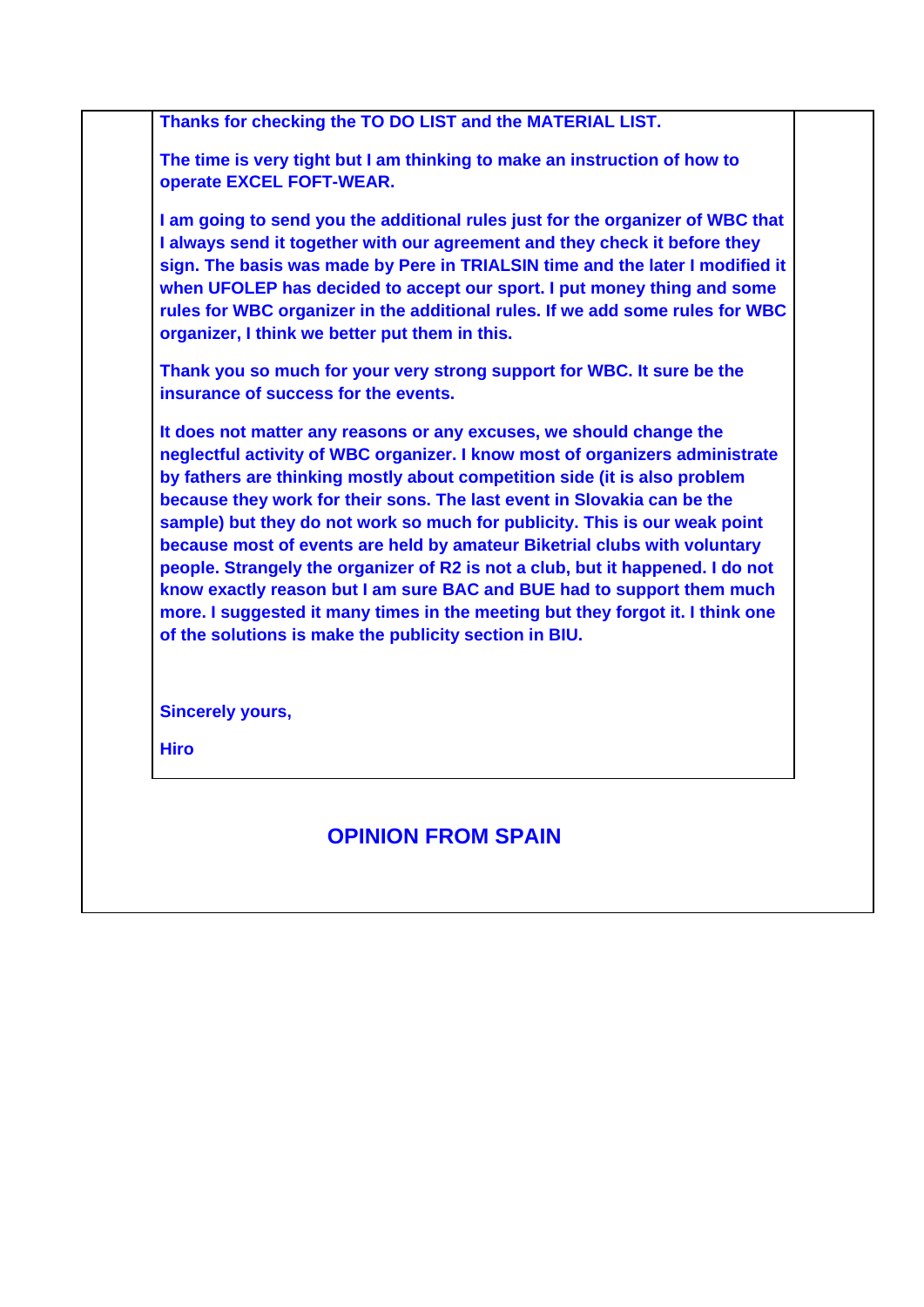**OK thank's.**

**Respect to the BIU News ..** 

**My humble opinion, is specially, it's now difficult for families to be 20 days in hollidays to amateur sport, I'd better make two runs and WBC more nearby 1500km maximum distance? it can make more participation. BAC and BUE propose several points to improve and have more participation.**

**Regards**

**Dear Angel,**

**Thanks for your opinion and thinking about WBC. Any opinions are welcome.** 

**As for me, I am a rider with trial mind (never give up and find my best way to survive) for my concept. I always try to finds the answer to solve matters in the best way and I like it. Mostly I do not like negative thinking because in that way, the answer will be made by diminution thought and it seems never grow. Not going forward, may be going backward.**

**About your opinion, If you think so, you can try it. Here I am wondering what makes you think so and how do you arrive to your answer. Because it might be right but also it seems easier solution without taking much effort. Is it our way? It is not my concept at least.** 

**I understand that we have to adjust ourselves to the circumstance. But not loosing ourselves in the circumstances that changing all the time. I mean we do not have to give up our way while there is a possibility or while we have a chance there or before we try our best.** 

**Today, people make much tight choice to use their limited budget on something for their pleasure. They cut it off and put it on the things they like it more or has value more. For this reason, we should give much higher value on our event, wider age (Push-Biketrial, Nature Ride - touring Biketrial), for everybody (Blind Biketrial) to our sport than the other to get people. We do not need lower quality events. It will make us down by ourselves. We need better plans for organizing events. It is necessary to check our past events to find what was short. I put some data of WBC last news. If you had your plan for R2 to make success, Please let me know it.** 

**Let me know why are you in BIU? What is your purpose in BIU? Where is the ground of your though? Have you ever tried your best to collect nation? What will happen in WBC if we took your idea? Can we increase riders and**